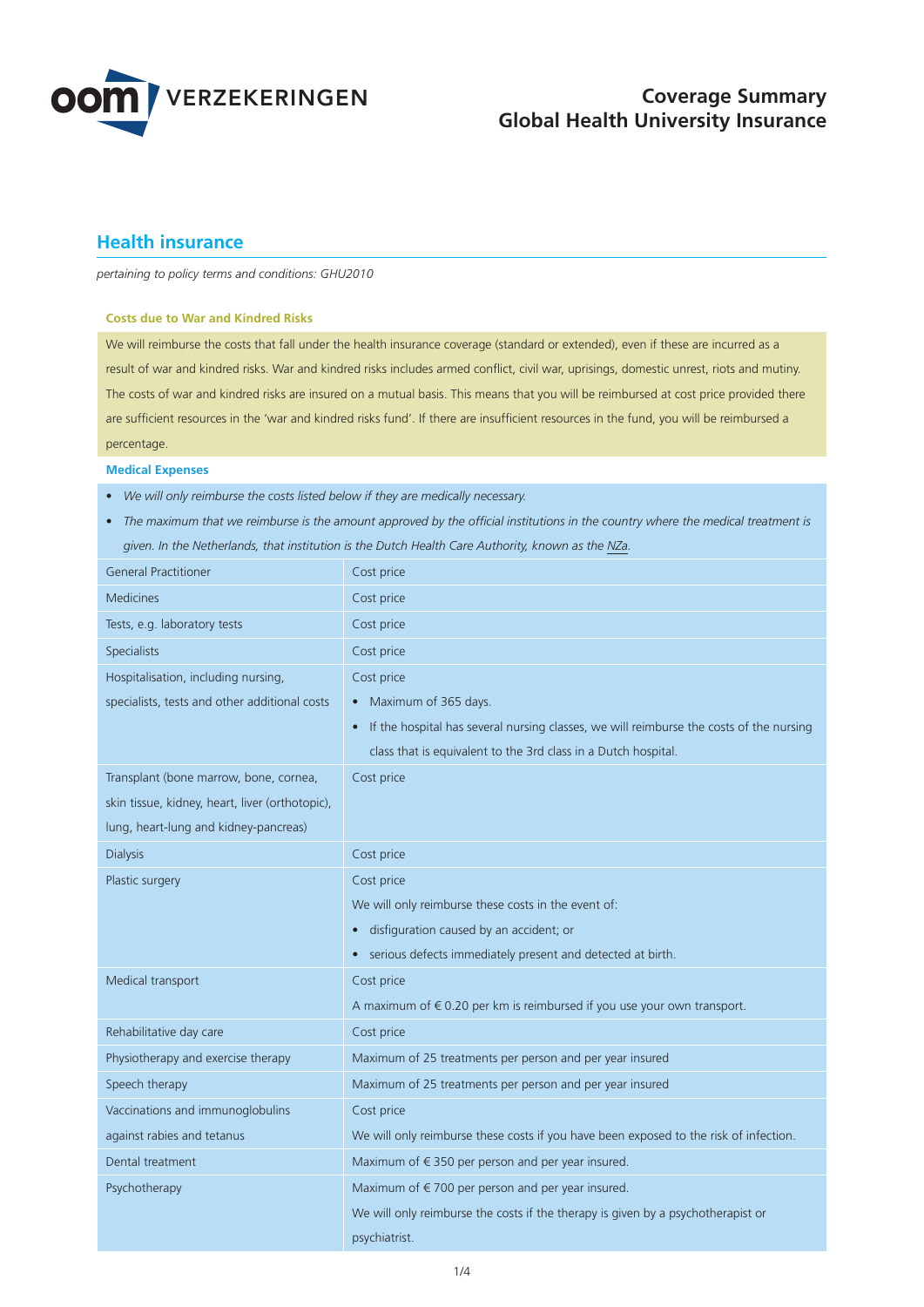| Pregnancy and delivery                  | During the first 12 months coverage (cost price) only exists for unforeseen<br>$\bullet$    |
|-----------------------------------------|---------------------------------------------------------------------------------------------|
|                                         | emergencies that necessitate critical medical intervention.                                 |
|                                         | After the 12-month waiting time, coverage also exists for other costs.                      |
|                                         | As soon as you know that you are pregnant, you must call the OOM Emergency                  |
|                                         | Centre. If you do this on time, we will reimburse at cost price. If you fail to do this or  |
|                                         | do this too late, we will only reimburse a maximum of 65% of the costs.                     |
| Maternity care                          | Maximum of $\in$ 1,500                                                                      |
| <b>SOS Costs</b>                        |                                                                                             |
| Repatriation/evacuation                 | We will only reimburse these costs if on site medical treatment is not possible and the     |
|                                         | treatment cannot be postponed (i.e. only when urgent). In that case we will reimburse:      |
|                                         | • the patient's travelling costs (round trip). You can choose to be repatriated to the      |
|                                         | closest treatment option or to your country of origin or the country where you              |
|                                         | reside.                                                                                     |
|                                         | travelling and accommodation costs for 1 accompanying person if medical<br>$\bullet$        |
|                                         | accompaniment is necessary or if the patient is younger than 16.                            |
|                                         | • travelling and accommodation costs of children younger than 24 months                     |
|                                         | (who are insured through us) if the mother is repatriated.                                  |
|                                         | Travelling costs are reimbursed at cost price (scheduled or charter flight, on an economy   |
|                                         | class basis).                                                                               |
|                                         |                                                                                             |
|                                         | Accommodation costs are reimbursed up to a maximum of $\epsilon$ 100 per day and up to a    |
|                                         | maximum of $\in$ 2,000 per case of illness.                                                 |
| Search/rescue                           | Maximum of €10,000 per event.                                                               |
| Transport of mortal remains             | Cost price                                                                                  |
| Special costs                           | • Costs of extending an airline ticket in the event of illness/an accident while on leave   |
|                                         | in your country of origin: maximum of $\epsilon$ 1,200.                                     |
|                                         | • Visit by 1 person in the event of danger to the life/death of an insured person:          |
|                                         | travelling costs (cost price) and accommodation costs up to a maximum of $\epsilon$ 100 per |
|                                         | day and a maximum of $\epsilon$ 2,000 per case of illness.                                  |
|                                         | • Telecommunication charges in the case of covered repatriation: maximum of $\epsilon$ 125  |
|                                         | per repatriation.                                                                           |
| <b>Miscellaneous Costs</b>              |                                                                                             |
| Exceptional Medical Expenses Act (AWBZ) | If you return from abroad to live in the Netherlands again and are insured under the        |
| benefits                                | Exceptional Medical Expenses Act (AWBZ), there are waiting times for some benefits.         |
|                                         | We will reimburse these AWBZ benefits during those waiting times.                           |
| Accomodation costs                      | If you must live close to a hospital (away from your place of residence) as a patient for   |
|                                         | medical reasons, we will reimburse your accommodation costs up to a maximum of              |
|                                         | € 100 per day and up to a maximum of € 2,000 for each case of illness.                      |

*Cost price means that we fully reimburse the costs.*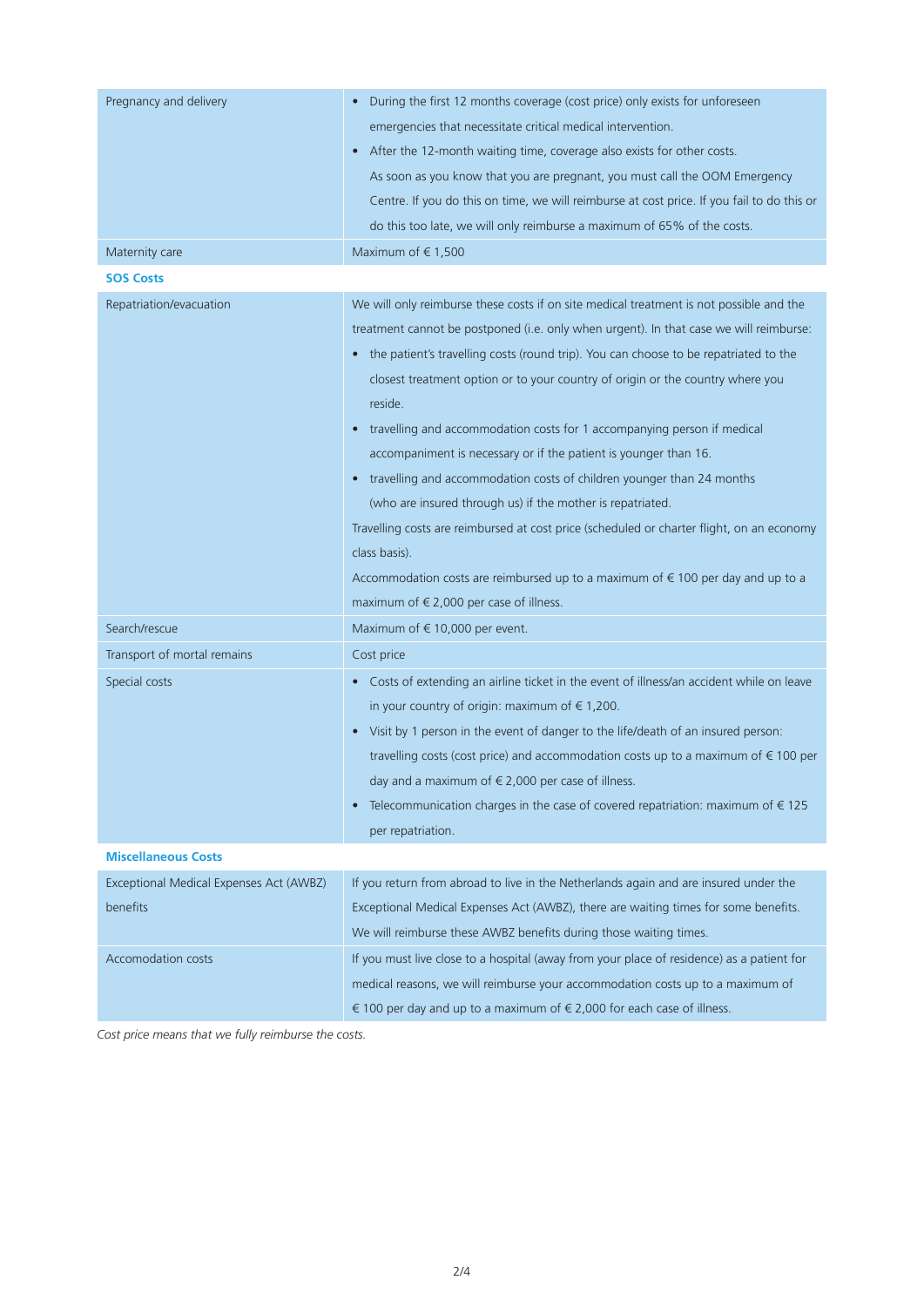# **Insurance package**

*pertaining to policy terms and conditions: VP2010*

# **Category 1: Travel insurance**

| Luggage                                                          | In the event of theft, loss or damage, we will compensate the current value up to a         |  |
|------------------------------------------------------------------|---------------------------------------------------------------------------------------------|--|
|                                                                  | maximum of $\epsilon$ 1,600 per person, per event.                                          |  |
|                                                                  | Maximum compensation amounts apply to specific types of luggage (e.g. for valuables).       |  |
|                                                                  | Excess: € 125 per event.                                                                    |  |
| Repatriation                                                     | We will reimburse travelling costs (round trip) in the event of danger to life (illness/    |  |
|                                                                  | accident) or death of non-accompanying family members in the 1st or 2nd degree.             |  |
| Theft or loss of passport or visa                                | We will reimburse the travelling and accommodation costs that you must incur to go to       |  |
|                                                                  | where a replacement document is issued to a maximum of $\epsilon$ 450.                      |  |
|                                                                  | The compensation for the passport/visa itself falls under the luggage coverage.             |  |
| Telecommunication charges                                        | If an event is covered under the travel insurance, we will reimburse the costs for          |  |
|                                                                  | contacting Unigarant or the OOM Emergency Centre.                                           |  |
|                                                                  | Contact with others will be reimbursed up to a maximum of $\epsilon$ 150.                   |  |
| Lodging and subsistence costs                                    | Maximum of $\epsilon$ 50 per person, per day.                                               |  |
| <b>Category 2: Household contents insurance</b>                  |                                                                                             |  |
| Damage to household contents as the                              | • Compensation takes place on a first loss insurance basis. This means that no              |  |
| result of fire, storms or burglary                               | underinsurance is applied.                                                                  |  |
|                                                                  | • The maximum compensation is $\epsilon$ 5,000.                                             |  |
|                                                                  | Jewellery is compensated up to a maximum of $\epsilon$ 300 and audiovisual equipment up     |  |
|                                                                  | to a maximum of $\in$ 800.                                                                  |  |
|                                                                  | ■ Excess: $€ 250$ per event.                                                                |  |
|                                                                  | • Coverage only exists at the risk address that you have specified and which is             |  |
|                                                                  | mentioned on the policy sheet.                                                              |  |
| <b>Category 3: Personal accident insurance</b>                   |                                                                                             |  |
| In the event of death                                            | Amount insured: € 10,000                                                                    |  |
| (category A)                                                     |                                                                                             |  |
| In the event of permanent disability                             | Amount insured: €75,000                                                                     |  |
| (category B)                                                     | Depending on your particular invalidity, you will receive a percentage of this figure.      |  |
| Riding on a motorcycle of 50 cc or more                          | Maximum of 25% of the amount to be paid out for Category A or B.                            |  |
|                                                                  | If you ride without a helmet, the maximum payment is 10%.                                   |  |
| <b>Category 4: Legal assistance insurance</b>                    |                                                                                             |  |
| • Assistance for redress                                         | You are entitled to legal assistance. This is provided by DAS Rechtsbijstand. If DAS incurs |  |
| Criminal law assistance                                          | external costs, these will be reimbursed up to a maximum of $\epsilon$ 12,500.              |  |
| • Contractual assistance                                         | A case will be handled if the interest is at least $\in$ 450.                               |  |
| Surety                                                           | The maximum advance is $\epsilon$ 12,500 per event.                                         |  |
| <b>Category 5: Third party insurance for private individuals</b> |                                                                                             |  |
| Liability for damage to people and                               | Maximum of $\in$ 1,250,000 per event.                                                       |  |
| property                                                         |                                                                                             |  |
| Furnishing security                                              | Maximum of €125,000.                                                                        |  |
|                                                                  |                                                                                             |  |